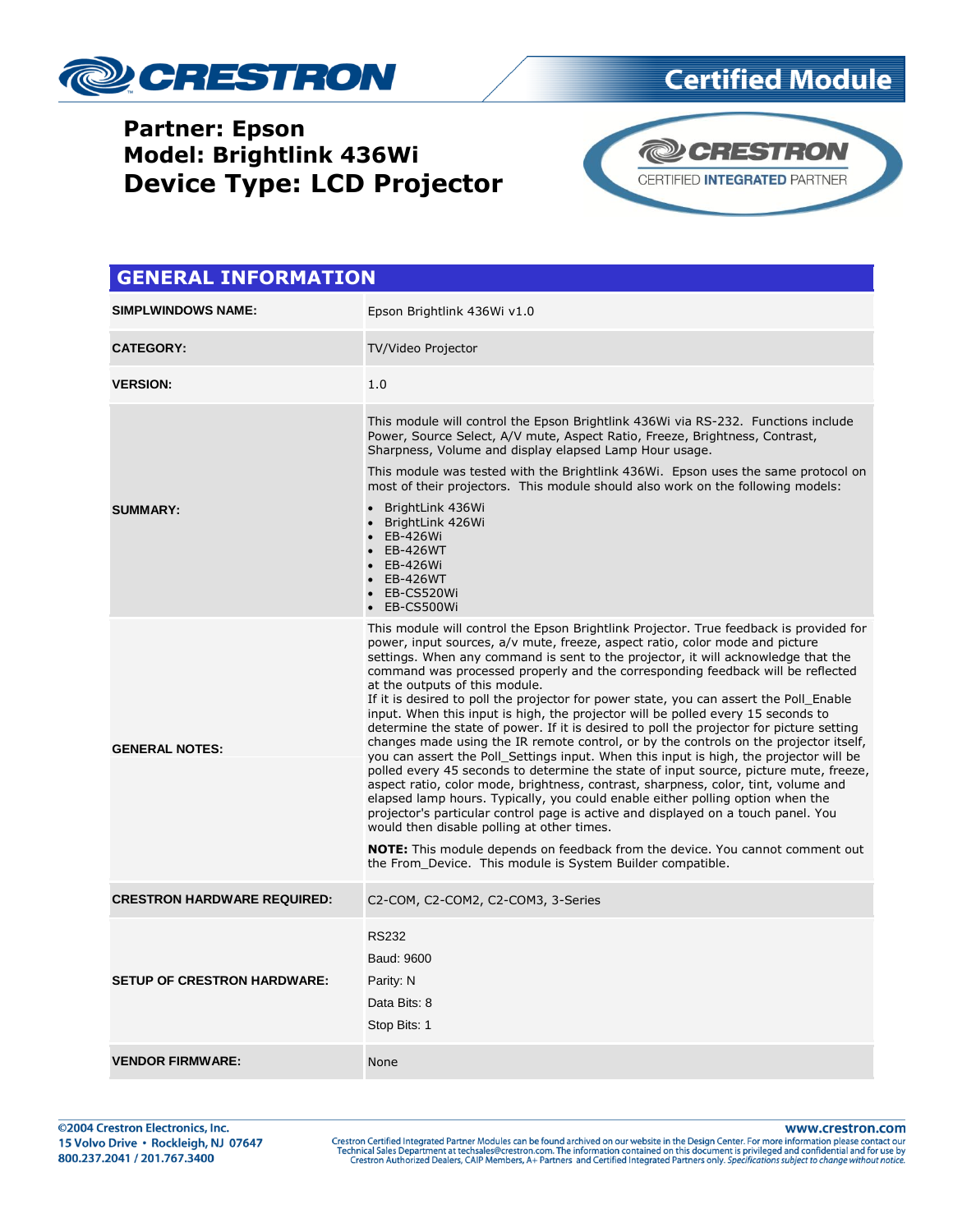

# **Certified Module**

# **Partner: Epson Model: Brightlink 436Wi Device Type: LCD Projector**



Rear Mew of Connector

(5)

Rx.

Tх

G

**VENDOR SETUP:** None **CABLE DIAGRAM:** CABLE DIAGRAM:







### **CONTROL:**

| Power_ <on off="" toggle=""></on>    | D | Pulse to turn projector on or off.                   |
|--------------------------------------|---|------------------------------------------------------|
| $Input*$                             | D | Pulse to select the desired source.                  |
| A/V_Mute_ <on off="" toggle=""></on> | D | Pulse to turn A/V mute on or off.                    |
| Freeze_ <on off="" toggle=""></on>   | D | Pulse to turn freeze function on or off.             |
| Aspect_*                             | D | Pulse to select desired aspect ratio.                |
| Color Mode *                         | D | Pulse to select desired color mode.                  |
| Contrast_ <up down=""></up>          | D | Press to adjust the contrast level.                  |
| Brightness_ <up down=""></up>        | D | Press to adjust the brightness level.                |
| Sharpness_ <up down=""></up>         | D | Press to adjust the sharpness level.                 |
| Volume_ <up down=""></up>            | D | Press to adjust the volume level.                    |
| Auto_Sync                            | D | Pulse to trigger the auto sync function.             |
| Poll Enable                          | D | Latch high to enable polling for power status.       |
| <b>Poll_Settings</b>                 | D | Latch high to enable polling for remaining settings. |
| From_Device                          | S | Serial signal to be routed from an RS-232C port.     |

www.crestron.com

Crestron Certified Integrated Partner Modules can be found archived on our website in the Design Center. For more information please contact our Technical Sales Department at techsales@crestron.com. The information contain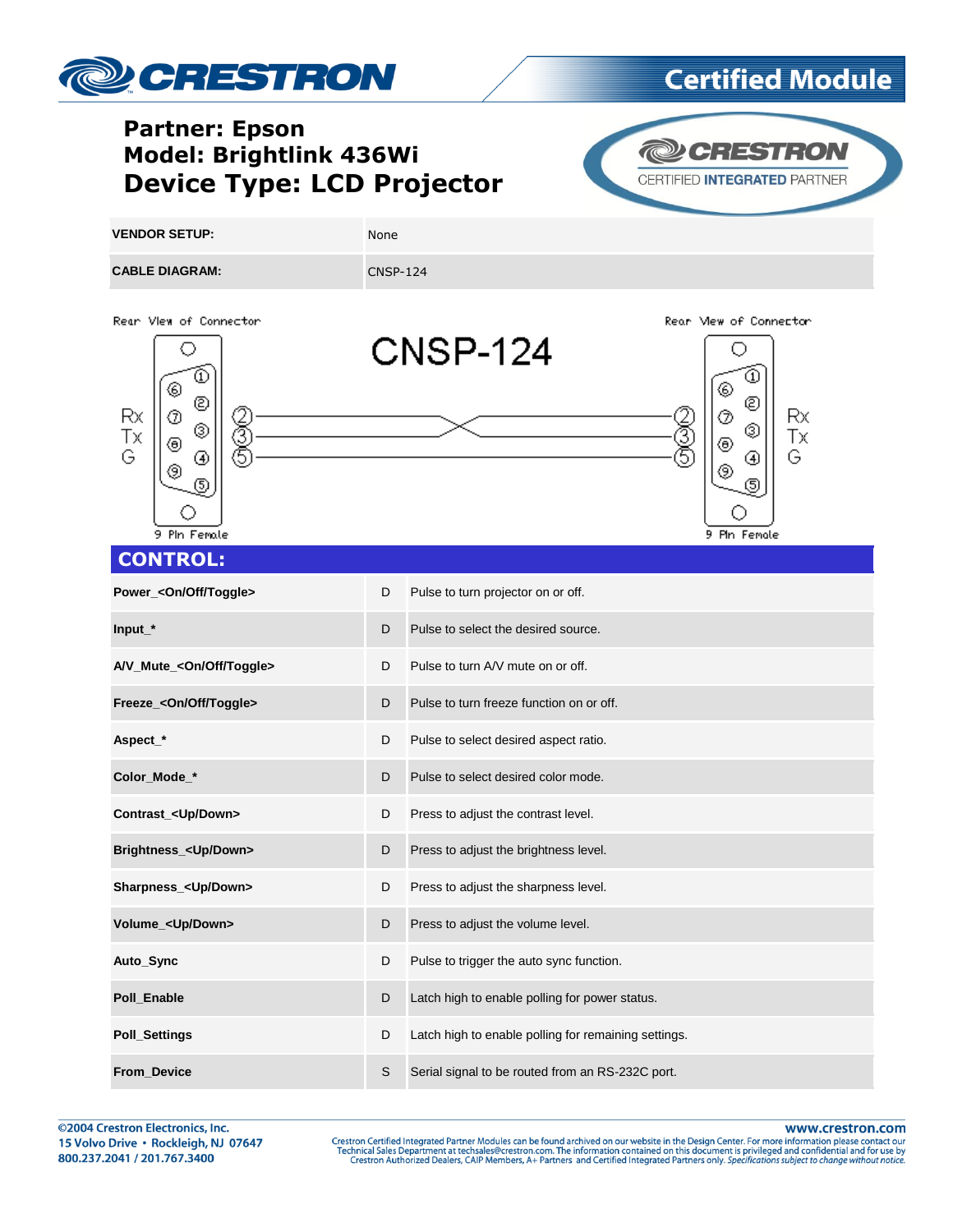

# **Partner: Epson Model: Brightlink 436Wi Device Type: LCD Projector**



**Certified Module** 

| <b>FEEDBACK:</b>              |   |                                                                              |
|-------------------------------|---|------------------------------------------------------------------------------|
| Power_Is_ <on off=""></on>    | D | True feedback indicating current power state.                                |
| $Input$ $Is$ $*$              | D | True feedback indicating current selected input source.                      |
| A/V_Mute_Is_ <on off=""></on> | D | True feedback indicating current A/V mute state.                             |
| Freeze Is < On/Off>           | D | True feedback indicating current freeze status.                              |
| Aspect_Is_*                   | D | True feedback indicating current aspect ratio.                               |
| Color_Mode_Is_*               | D | True feedback indicating current color mode setting.                         |
| <b>Contrast_Gauge</b>         | A | Analog value indicating current contrast level. For gauge on touchpanel      |
| <b>Brightness_Gauge</b>       | A | Analog value indicating current brightness level. For gauge on touchpanel.   |
| Sharpness_Gauge               | A | Analog value indicating current sharpness level. For gauge on touchpanel.    |
| <b>Volume Gauge</b>           | A | Analog value indicating current volume level. For gauge on touchpanel.       |
| Lamp_Hours                    | A | Analog value indicating current lamp hours. For digital gauge on touchpanel. |
| <b>To Device</b>              | S | Serial data signal to be routed to a 2 way com port.                         |

www.crestron.com Crestron Certified Integrated Partner Modules can be found archived on our website in the Design Center. For more information please contact our<br>Technical Sales Department at techsales@crestron.com. The information contain